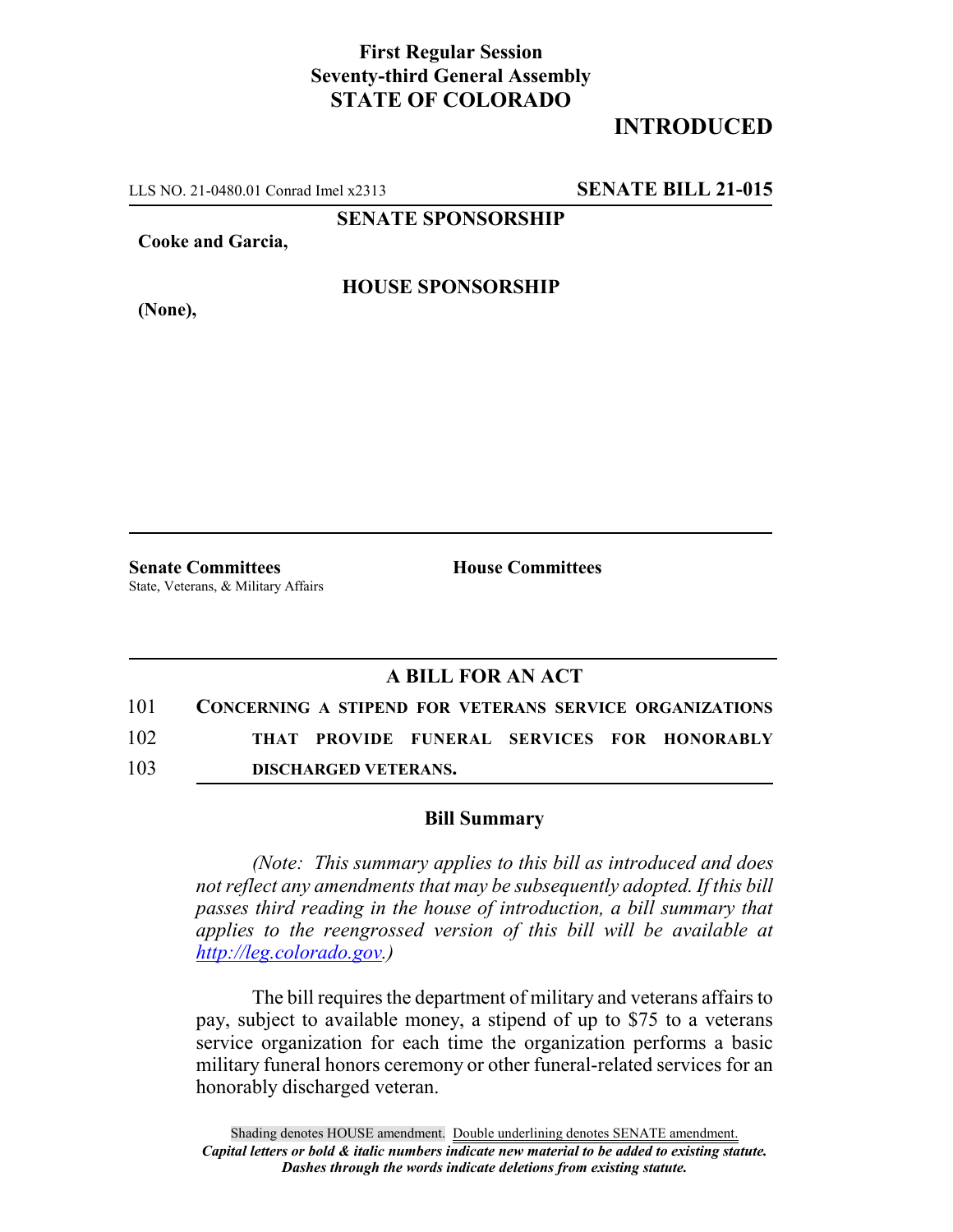| $\mathbf{1}$   | Be it enacted by the General Assembly of the State of Colorado:           |  |  |  |  |  |
|----------------|---------------------------------------------------------------------------|--|--|--|--|--|
| $\overline{2}$ | <b>SECTION 1. Legislative declaration.</b> (1) The general assembly       |  |  |  |  |  |
| 3              | finds and declares that:                                                  |  |  |  |  |  |
| $\overline{4}$ | (a) Rendering of military funeral honors is a way to show the             |  |  |  |  |  |
| 5              | nation's deep gratitude to those who have faithfully defended our country |  |  |  |  |  |
| 6              | in times of war and peace; and                                            |  |  |  |  |  |
| $\overline{7}$ | (b) The ceremonial paying of respect is the final demonstration           |  |  |  |  |  |
| 8              | that a grateful nation can provide to a veteran's family.                 |  |  |  |  |  |
| 9              | SECTION 2. In Colorado Revised Statutes, add 28-5-507 as                  |  |  |  |  |  |
| 10             | follows:                                                                  |  |  |  |  |  |
| 11             | 28-5-507. Veterans service organization stipend - funeral                 |  |  |  |  |  |
| 12             | services - process - definitions - repeal. (1) As USED IN THIS SECTION,   |  |  |  |  |  |
| 13             | UNLESS THE CONTEXT OTHERWISE REQUIRES:                                    |  |  |  |  |  |
| 14             | "CONGRESSIONALLY CHARTERED VETERANS<br>(a)<br><b>SERVICE</b>              |  |  |  |  |  |
| 15             | ORGANIZATION" MEANS AN ORGANIZATION THAT AIDS AND SERVES                  |  |  |  |  |  |
| 16             | VETERANS AND SERVICE MEMBERS AND THEIR DEPENDENTS AND                     |  |  |  |  |  |
| 17             | SURVIVORS, HAS BEEN GRANTED A CHARTER BY THE UNITED STATES                |  |  |  |  |  |
| 18             | CONGRESS THROUGH THE ENACTMENT OF A PUBLIC LAW, AND IS INCLUDED           |  |  |  |  |  |
| 19             | IN THE LIST OF PATRIOTIC AND NATIONAL ORGANIZATIONS IN 36 U.S.C.          |  |  |  |  |  |
| 20             | SEC. 20101, ET SEQ.                                                       |  |  |  |  |  |
| 21             | (b) "DEPARTMENT" MEANS THE DEPARTMENT OF MILITARY AND                     |  |  |  |  |  |
| 22             | VETERANS AFFAIRS CREATED AND EXISTING PURSUANT TO SECTION                 |  |  |  |  |  |
| 23             | $24 - 1 - 127$ .                                                          |  |  |  |  |  |
| 24             | "LOCAL VETERANS SERVICE ORGANIZATION" MEANS AN<br>(c)                     |  |  |  |  |  |
| 25             | AUXILIARY, LOCAL UNIT, OR DIVISION OF A CONGRESSIONALLY CHARTERED         |  |  |  |  |  |
| 26             | VETERANS SERVICE ORGANIZATION, OPERATING IN COLORADO.                     |  |  |  |  |  |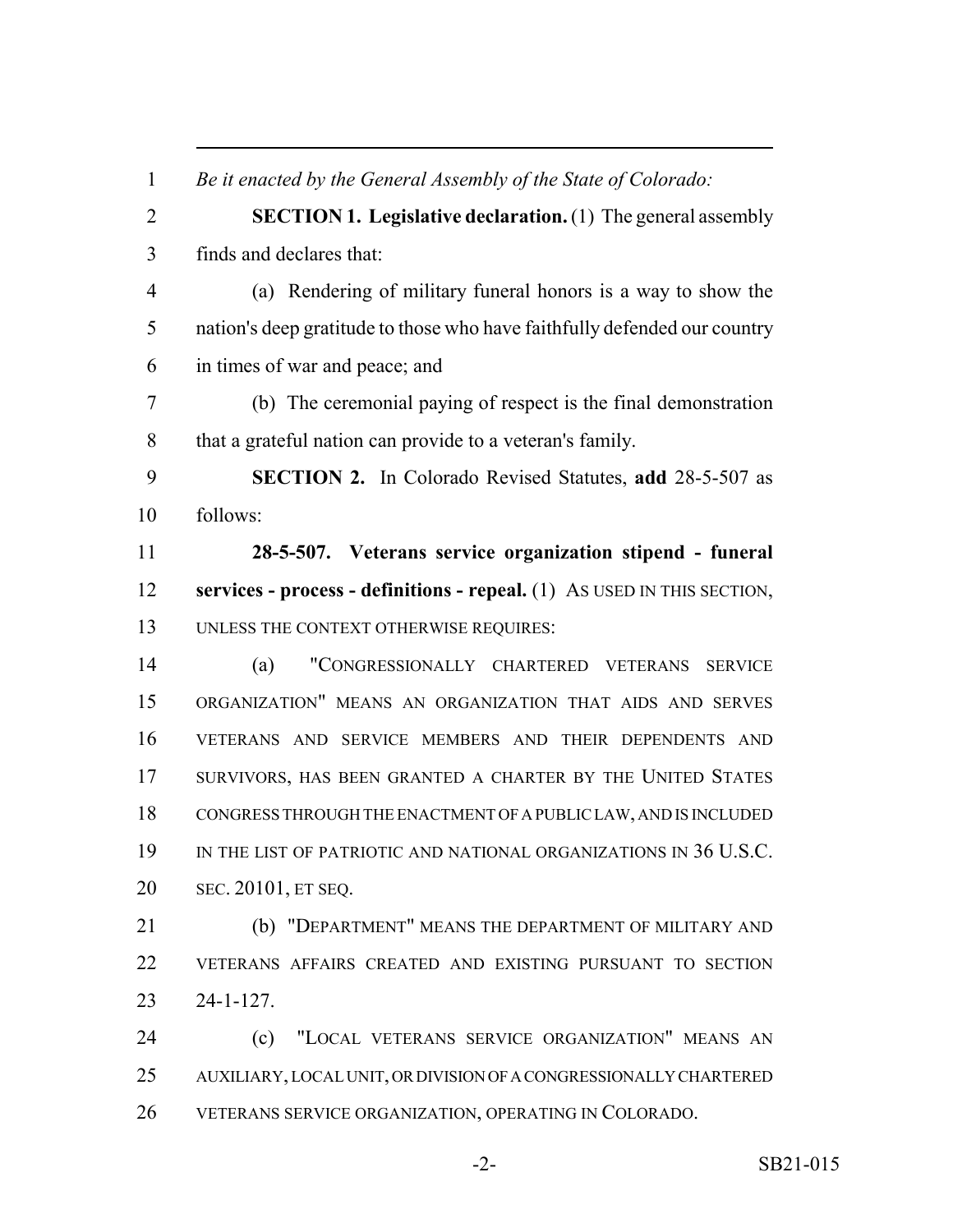(2) (a) THE DEPARTMENT SHALL PAY, SUBJECT TO AVAILABLE APPROPRIATIONS, UP TO SEVENTY-FIVE DOLLARS, REFERRED TO IN THIS SECTION AS A "STIPEND", TO A LOCAL VETERANS SERVICE ORGANIZATION FOR EACH TIME THE ORGANIZATION PROVIDES AN HONOR GUARD DETAIL TO PERFORM ANY OF THE FOLLOWING SERVICES AT THE FUNERAL OF A DECEASED HONORABLY DISCHARGED VETERAN:

 (I) A BASIC MILITARY FUNERAL HONORS CEREMONY, AS DESCRIBED 8 IN SUBSECTION  $(3)(a)$  OF THIS SECTION; OR

 (II) ANY OTHER FUNERAL-RELATED SERVICES AND PERSONNEL, INCLUDING BUT NOT LIMITED TO PALLBEARERS, RIFLE TEAMS, AND CHAPLAIN OR RELIGIOUS SERVICES.

 (b) THE DEPARTMENT SHALL PAY A SEVENTY-FIVE-DOLLAR STIPEND TO A LOCAL VETERANS SERVICE ORGANIZATION FOR SERVICES PERFORMED AT EACH FUNERAL BUT MAY DECREASE THE AMOUNT OF THE STIPEND PAID FOR SERVICES PERFORMED AT A SECOND OR SUBSEQUENT FUNERAL WHEN AN ORGANIZATION PERFORMS SERVICES AT MORE THAN ONE FUNERAL ON THE SAME DAY. WHEN DETERMINING THE AMOUNT OF THE STIPEND FOR SERVICES AT A SECOND OR SUBSEQUENT FUNERAL, THE DEPARTMENT SHALL CONSIDER THE ACTUAL EXPENSES INCURRED BY THE ORGANIZATION AND ITS MEMBERS FOR PROVIDING THE SERVICES, 21 INCLUDING MILEAGE AND TRANSPORTATION COSTS AND MEALS.

**(c)** IN ORDER TO RECEIVE A STIPEND FOR PROVIDING SERVICES AT 23 A FUNERAL, A LOCAL VETERANS SERVICE ORGANIZATION MUST REQUEST THE STIPEND PURSUANT TO THE PROCESS ESTABLISHED BY THE DEPARTMENT.

26 (3) (a) THE BASIC MILITARY FUNERAL HONORS CEREMONY FOR A VETERAN CONSISTS OF FOLDING AND PRESENTING THE UNITED STATES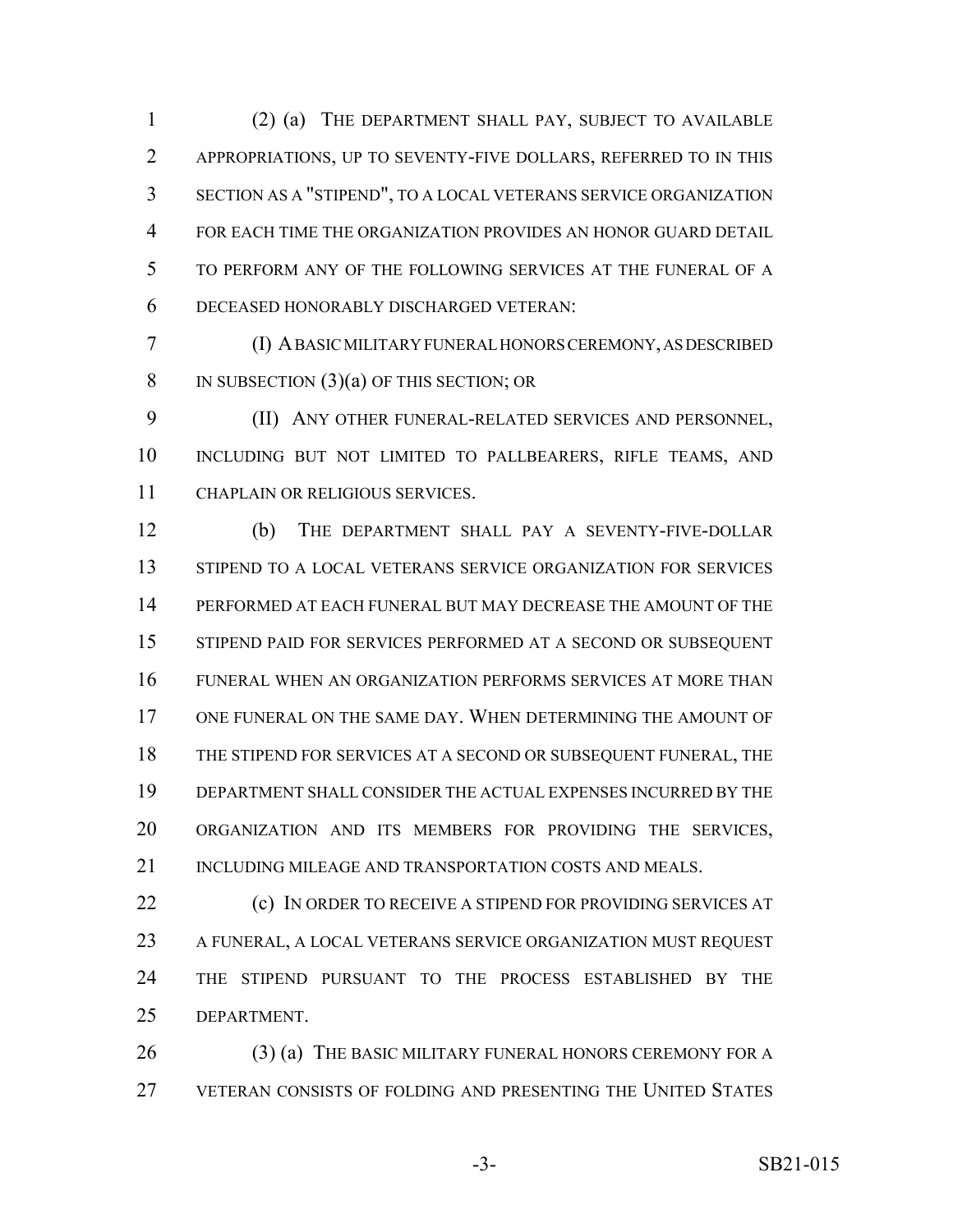FLAG TO THE VETERAN'S FAMILY, IF FAMILY MEMBERS ARE AVAILABLE, AND PLAYING TAPS. TAPS MUST BE PLAYED BY A BUGLER OR, IF A BUGLER IS NOT AVAILABLE, BY USING A HIGH-QUALITY RECORDED VERSION.

 (b) IF THE LOCAL VETERANS SERVICE ORGANIZATION PROVIDES A STUDENT TO PLAY TAPS, THE ORGANIZATION MAY PAY SOME OR ALL OF THE SEVENTY-FIVE DOLLARS TO THE STUDENT.

 (4) ON OR BEFORE JANUARY 15, 2022, THE DEPARTMENT SHALL CREATE A PROCESS FOR A LOCAL VETERANS SERVICE ORGANIZATION TO APPLY FOR AND RECEIVE A STIPEND. IN ADDITION TO ANY OTHER REQUIREMENTS, THE PROCESS MUST REQUIRE THE ORGANIZATION TO:

 (a) REQUEST THE STIPEND WITHIN FIFTEEN DAYS AFTER PROVIDING 12 THE FUNERAL SERVICES;

 (b) PROVIDE THE NAME OF THE DECEASED VETERAN FOR WHICH 14 THE SERVICES WERE PERFORMED;

(c) DESCRIBE THE SERVICES PERFORMED; AND

16 (d) IF THE ORGANIZATION IS SEEKING A STIPEND FOR SERVICES PERFORMED AT A SECOND OR SUBSEQUENT FUNERAL ON THE SAME DAY AS ANOTHER FUNERAL, SUBMIT THE AMOUNT OF ACTUAL EXPENSES INCURRED 19 BY THE ORGANIZATION AND ITS MEMBERS FOR PROVIDING THE SERVICES, 20 INCLUDING MILEAGE AND TRANSPORTATION COSTS AND MEALS.

 (5) (a) FOR THE 2021-22 STATE FISCAL YEAR, THE GENERAL ASSEMBLY SHALL APPROPRIATE TWENTY THOUSAND DOLLARS TO THE DEPARTMENT FOR THE PURPOSES OF THIS SECTION.

 (b) THIS SUBSECTION (5) IS REPEALED, EFFECTIVE JULY 1, 2022. **SECTION 3. Act subject to petition - effective date.** This act takes effect at 12:01 a.m. on the day following the expiration of the ninety-day period after final adjournment of the general assembly; except